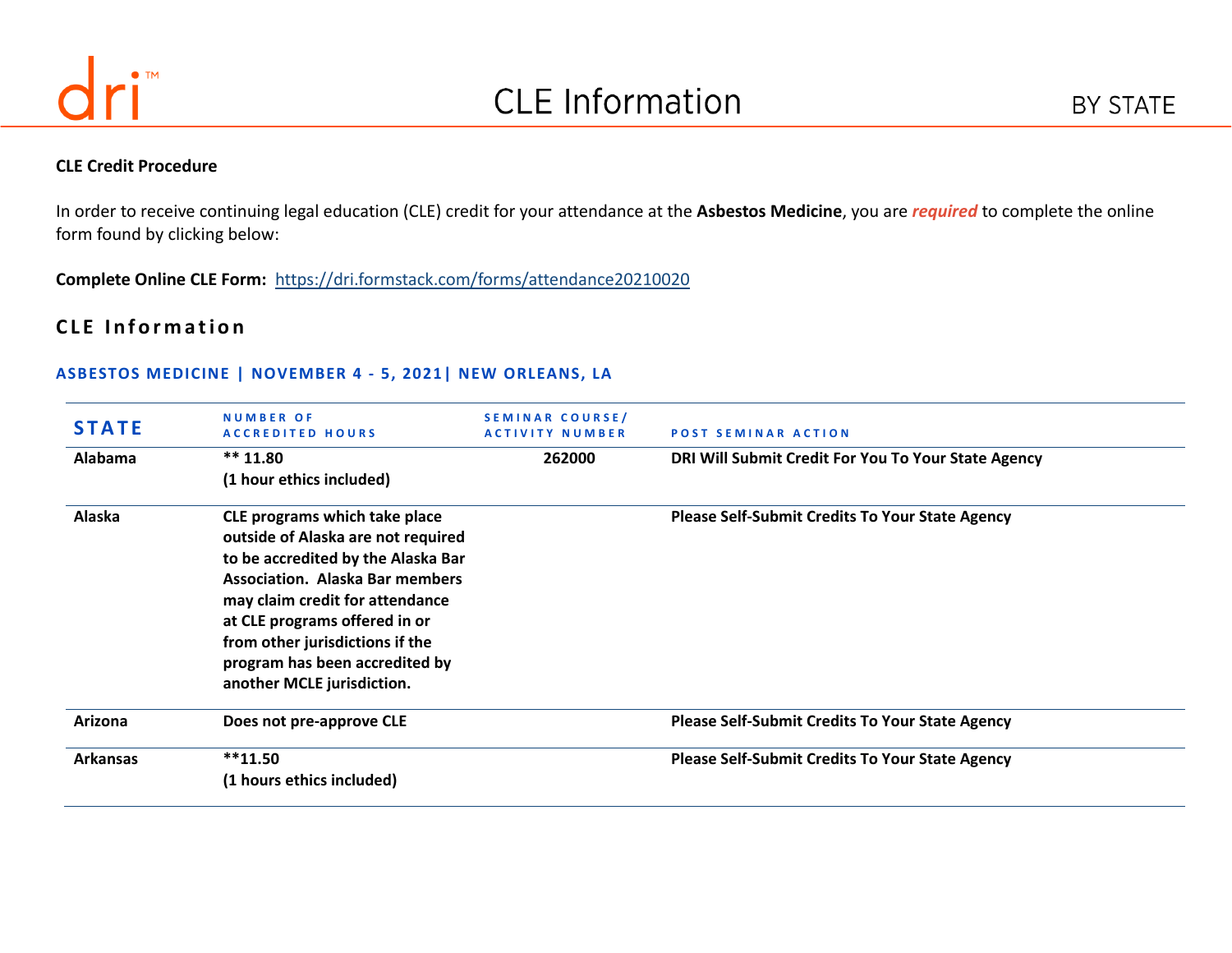| <b>STATE</b>       | <b>NUMBER OF</b><br><b>ACCREDITED HOURS</b> | SEMINAR COURSE/<br><b>ACTIVITY NUMBER</b> | <b>POST SEMINAR ACTION</b>                                          |
|--------------------|---------------------------------------------|-------------------------------------------|---------------------------------------------------------------------|
| California         | $**11.50$                                   |                                           | Please Keep The Certificate For Your Personal Records.              |
|                    | (1 hour ethics included)                    |                                           |                                                                     |
| Colorado           | $*14.00$                                    | 807491                                    | <b>Please Self-Submit Credits To Your State Agency</b>              |
|                    | (1.2 hours ethics included)                 |                                           |                                                                     |
| <b>Connecticut</b> | $**11.50$                                   |                                           | <b>Please Self-Submit Credits To Your State Agency</b>              |
|                    | (1 hours ethics included)                   |                                           |                                                                     |
| <b>Delaware</b>    | * Pending                                   |                                           | DRI Will Submit Credit For You To Your State Agency                 |
|                    | (hours ethics included)                     |                                           |                                                                     |
| <b>Florida</b>     | $*13.00$                                    | 2109152N                                  | Please Self-Submit Credits To Your State Agency                     |
|                    | (1 hour ethics included)                    |                                           |                                                                     |
| Georgia            | ** Pending                                  |                                           | Please Self-Submit Credits To Your State Agency                     |
|                    | (hours ethics included)                     |                                           |                                                                     |
| Hawaii             | <b>DOES NOT Pre-APPROVE*</b>                |                                           | Attorneys will need to apply directly to the state. The fee for the |
|                    |                                             |                                           | application is \$5.00 per credit hour. http://hsba.org              |
| Idaho              | $*11.75$                                    | 21-4823                                   | DRI Will Submit Credit For You To Your State Agency                 |
|                    | (1 hours ethics included)                   |                                           |                                                                     |
| <b>Illinois</b>    | $**11.75$                                   |                                           | Please Keep The Certificate For Your Personal Records.              |
|                    | (1 hours professionalism                    |                                           |                                                                     |
|                    | included)                                   |                                           |                                                                     |
| Indiana            | $*11.80$                                    | 288285                                    | DRI Will Submit Credit For You To Your State Agency                 |
|                    | (1 hours ethics included)                   |                                           |                                                                     |
| lowa               | $*11.50$                                    | 370969                                    | <b>Please Self-Submit Credits To Your State Agency</b>              |
|                    | (1 hours ethics included)                   |                                           |                                                                     |
|                    |                                             |                                           |                                                                     |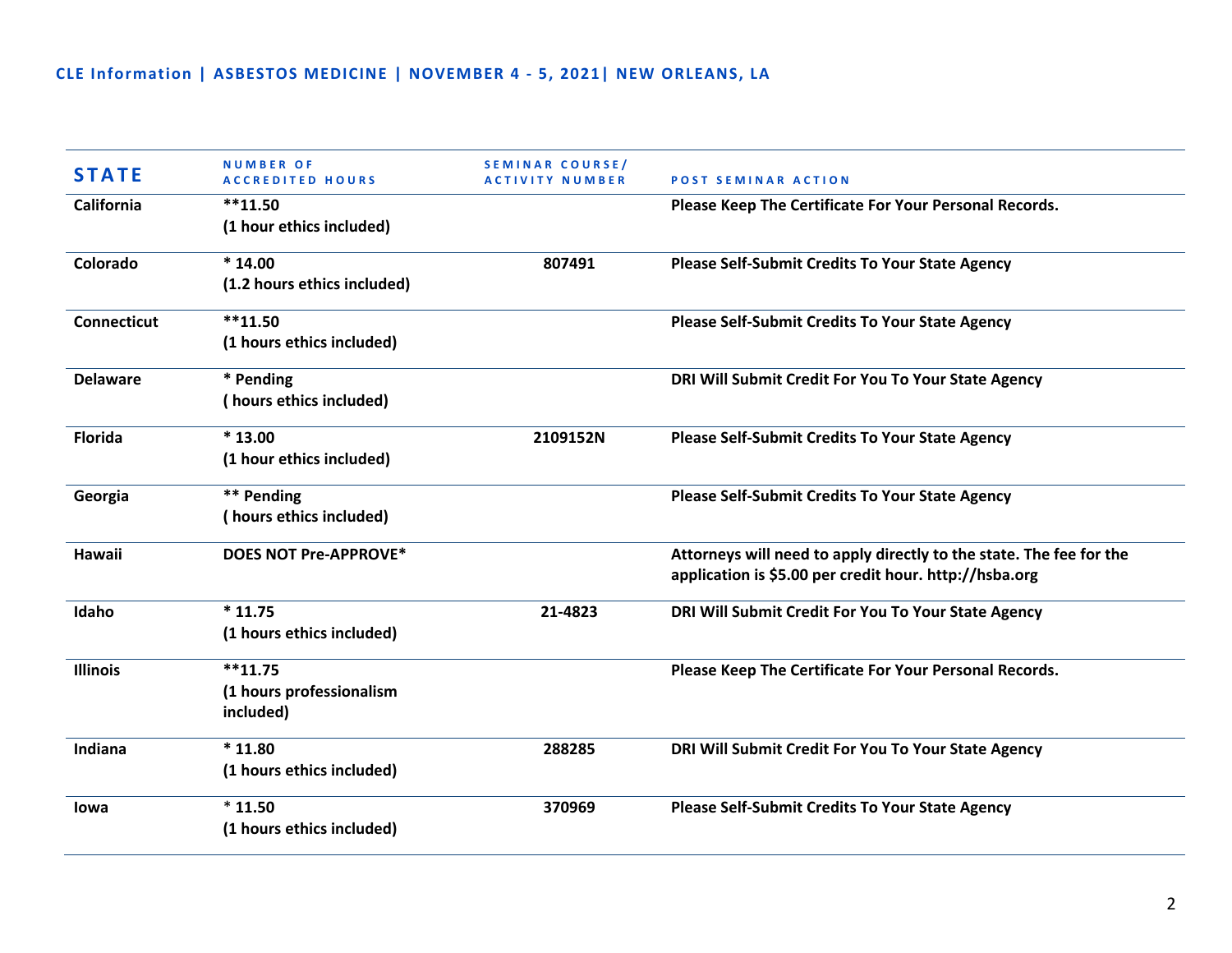| <b>STATE</b>       | <b>NUMBER OF</b><br><b>ACCREDITED HOURS</b>                                                                                                                  | SEMINAR COURSE/<br><b>ACTIVITY NUMBER</b> | <b>POST SEMINAR ACTION</b>                             |
|--------------------|--------------------------------------------------------------------------------------------------------------------------------------------------------------|-------------------------------------------|--------------------------------------------------------|
| <b>Kansas</b>      | $*14.00$<br>(1 hours ethics included)                                                                                                                        | 184592                                    | <b>Please Self-Submit Credits To Your State Agency</b> |
| Kentucky           | $*11.75$<br>(1 hour ethics included)                                                                                                                         | 236971                                    | Please Self-Submit Credits To Your State Agency        |
| Louisiana          | $*11.60$<br>(1 hour ethics included)                                                                                                                         |                                           | DRI Will Submit Credit For You To Your State Agency    |
| <b>Maine</b>       | *Pending<br>(hour ethics included)                                                                                                                           |                                           | <b>Please Self-Submit Credits To Your State Agency</b> |
| Minnesota          | $*11.75$<br>(1 hours ethics included)                                                                                                                        | 423489                                    | <b>Please Self-Submit Credits To Your State Agency</b> |
| <b>Mississippi</b> | * Pending<br>(hours ethics included)                                                                                                                         |                                           | <b>Please Self-Submit Credits To Your State Agency</b> |
| <b>Missouri</b>    | $*14.00$<br>(1.2 hour ethics included)                                                                                                                       | 686526                                    | <b>Please Self-Submit Credits To Your State Agency</b> |
| <b>Montana</b>     | $*11.75$<br>(1 hour ethics included)                                                                                                                         |                                           | <b>Please Self-Submit Credits To Your State Agency</b> |
| <b>Nebraska</b>    | $*11.66$<br>(1 hour ethics included)                                                                                                                         | 219962                                    | DRI Will Submit Credit For You To Your State Agency    |
| <b>Nevada</b>      | ** NV only grants credit after the<br>individual NV attorney has<br>submitted the General Certificate<br>of Attendance to the Nevada<br><b>Board of CLE.</b> |                                           | <b>Please Self-Submit Credits To Your State Agency</b> |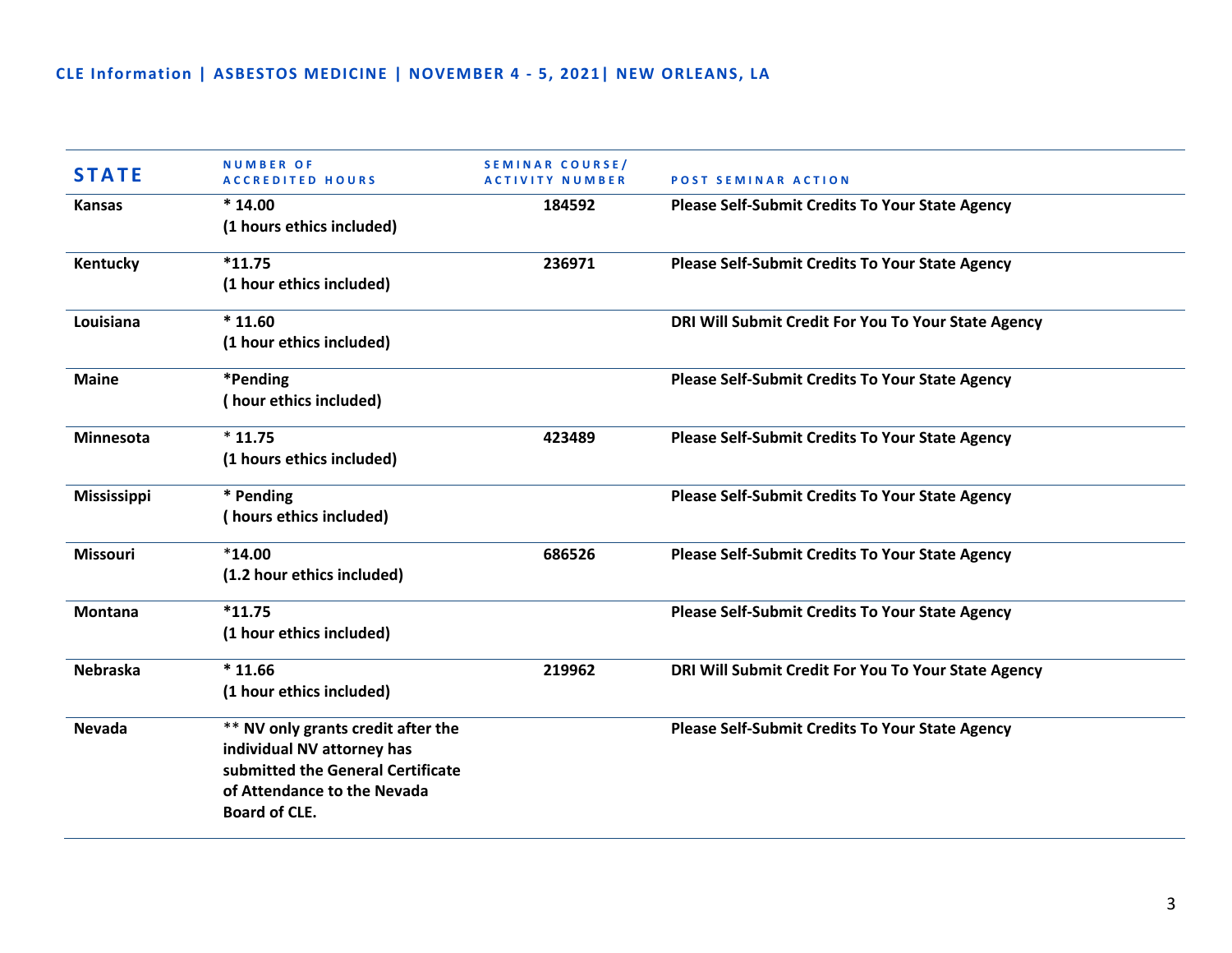| <b>STATE</b>          | <b>NUMBER OF</b><br><b>ACCREDITED HOURS</b>                                                                                                                                                                     | SEMINAR COURSE/<br>ACTIVITY NUMBER | <b>POST SEMINAR ACTION</b>                             |
|-----------------------|-----------------------------------------------------------------------------------------------------------------------------------------------------------------------------------------------------------------|------------------------------------|--------------------------------------------------------|
| <b>New Hampshire</b>  | As of the new reporting year<br>starting July 1, 2014, attorneys<br>will be reporting their own<br>attendance to programs on a new<br>online system. There will no<br>longer be sponsor accreditation in<br>NH. |                                    | DRI Will Submit Credit For You To Your State Agency    |
| <b>New Jersey</b>     | $*14.00$<br>(1.2 hours ethics included)                                                                                                                                                                         |                                    | Please Keep The Certificate For Your Personal Records. |
| <b>New Mexico</b>     | $**11.50$<br>(1 hours ethics included)                                                                                                                                                                          |                                    | DRI Will Submit Credit For You To Your State Agency    |
| New Yorkt             | *** 11.50<br>(1 hours ethics included)<br><b>Under NY's "Approved</b><br>Jurisdiction" Policy. California<br>being an Approved Jurisdiction.                                                                    |                                    | Please Keep The Certificate For Your Personal Records. |
| <b>North Carolina</b> | ** Pending<br>(hour ethics included)                                                                                                                                                                            |                                    | Please Self-Submit Credits To Your State Agency        |
| <b>North Dakota</b>   | $*11.75$<br>(1 hour ethics included)                                                                                                                                                                            |                                    | DRI Will Submit Credit For You To Your State Agency    |
| Ohio                  | $*11.75$<br>(1 hours professional conduct<br>included)                                                                                                                                                          |                                    | DRI Will Submit Credit For You To Your State Agency    |
| <b>Oklahoma</b>       | $*11.50$<br>(1 hours ethics included)                                                                                                                                                                           |                                    | DRI Will Submit Credit For You To Your State Agency    |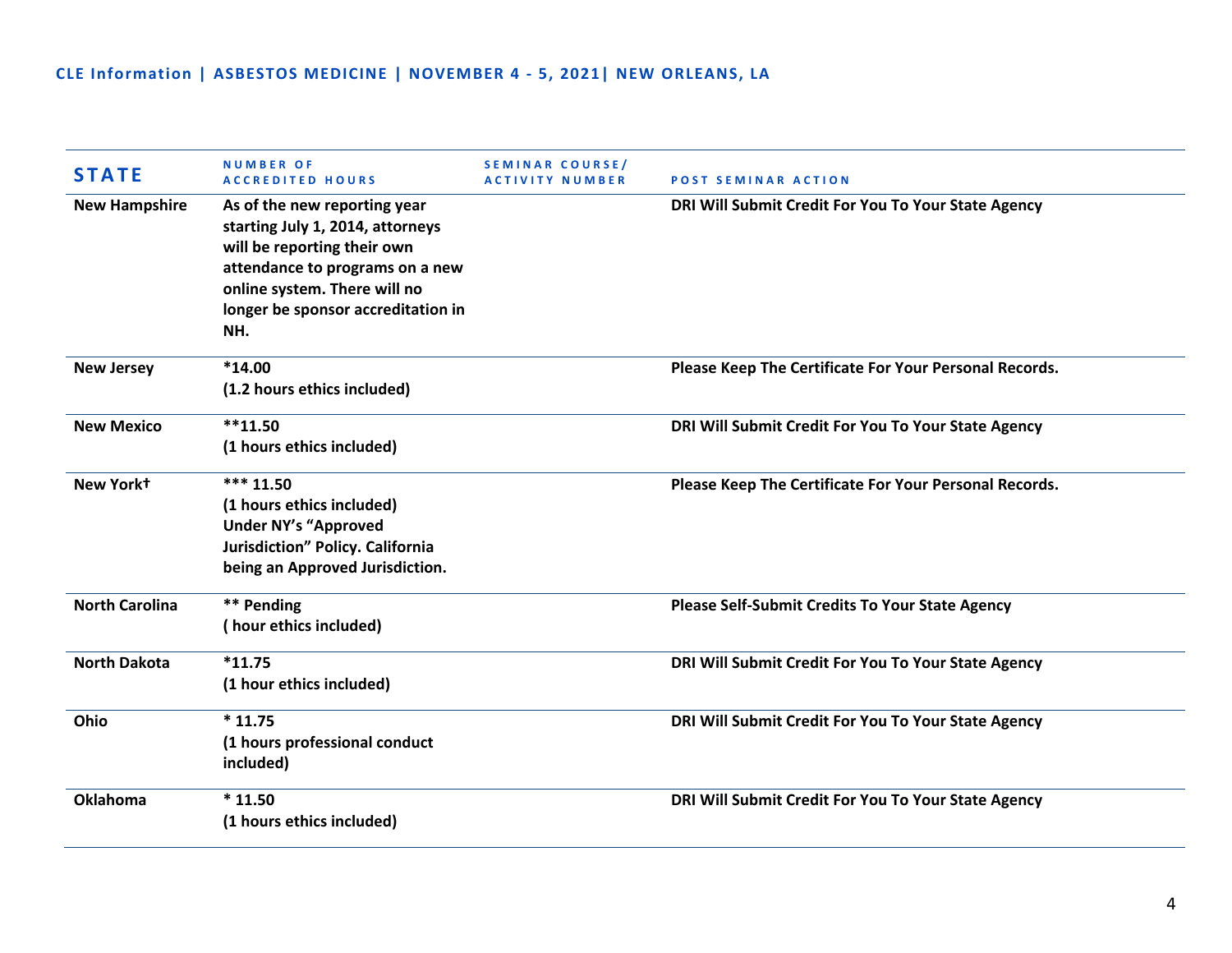| <b>STATE</b>          | <b>NUMBER OF</b><br><b>ACCREDITED HOURS</b> | <b>SEMINAR COURSE/</b><br><b>ACTIVITY NUMBER</b> | <b>POST SEMINAR ACTION</b>                             |
|-----------------------|---------------------------------------------|--------------------------------------------------|--------------------------------------------------------|
| Oregon                | $*11.75$                                    |                                                  | DRI Will Submit Credit For You To Your State Agency    |
|                       | (1 hours ethics included)                   |                                                  |                                                        |
| Pennsylvania          | $*11.50$                                    |                                                  | DRI Will Submit Credit For You To Your State Agency    |
|                       | (1 hours ethics included)                   |                                                  |                                                        |
| <b>Rhode Island</b>   | $*14.00$                                    |                                                  | Please Self-Submit Credits To Your State Agency        |
|                       | (1 hours ethics included)                   |                                                  |                                                        |
| <b>South Carolina</b> | * Pending                                   |                                                  | <b>Please Self-Submit Credits To Your State Agency</b> |
|                       | (hours ethics included)                     |                                                  |                                                        |
| <b>Tennessee</b>      | $*11.83$                                    |                                                  | DRI Will Submit Credit For You To Your State Agency    |
|                       | (1 hours dual credit included)              |                                                  |                                                        |
| <b>Texas</b>          | $*** 11.75$                                 | 174139658                                        | DRI Will Submit Credit For You To Your State Agency    |
|                       | (1 hours ethics included)                   |                                                  |                                                        |
| Utah                  | * Pending                                   |                                                  | DRI Will Submit Credit For You To Your State Agency    |
|                       | (hours ethics included)                     |                                                  |                                                        |
| Vermont               | $**12.00$                                   |                                                  | Please Keep The Certificate For Your Personal Records. |
|                       | (1 hours ethics included)                   |                                                  |                                                        |
| Virginia              | $*11.50$                                    |                                                  | <b>Please Self-Submit Credits To Your State Agency</b> |
|                       | (1 hours ethics included)                   |                                                  |                                                        |
| Washington            | $*11.75$                                    | 1183209                                          | Please Self-Submit Credits To Your State Agency        |
|                       | (1 hours ethics included)                   |                                                  |                                                        |
| <b>West Virginia</b>  | $*14.00$                                    |                                                  | DRI Will Submit Credit For You To Your State Agency    |
|                       | (1.2 hours ethics included)                 |                                                  |                                                        |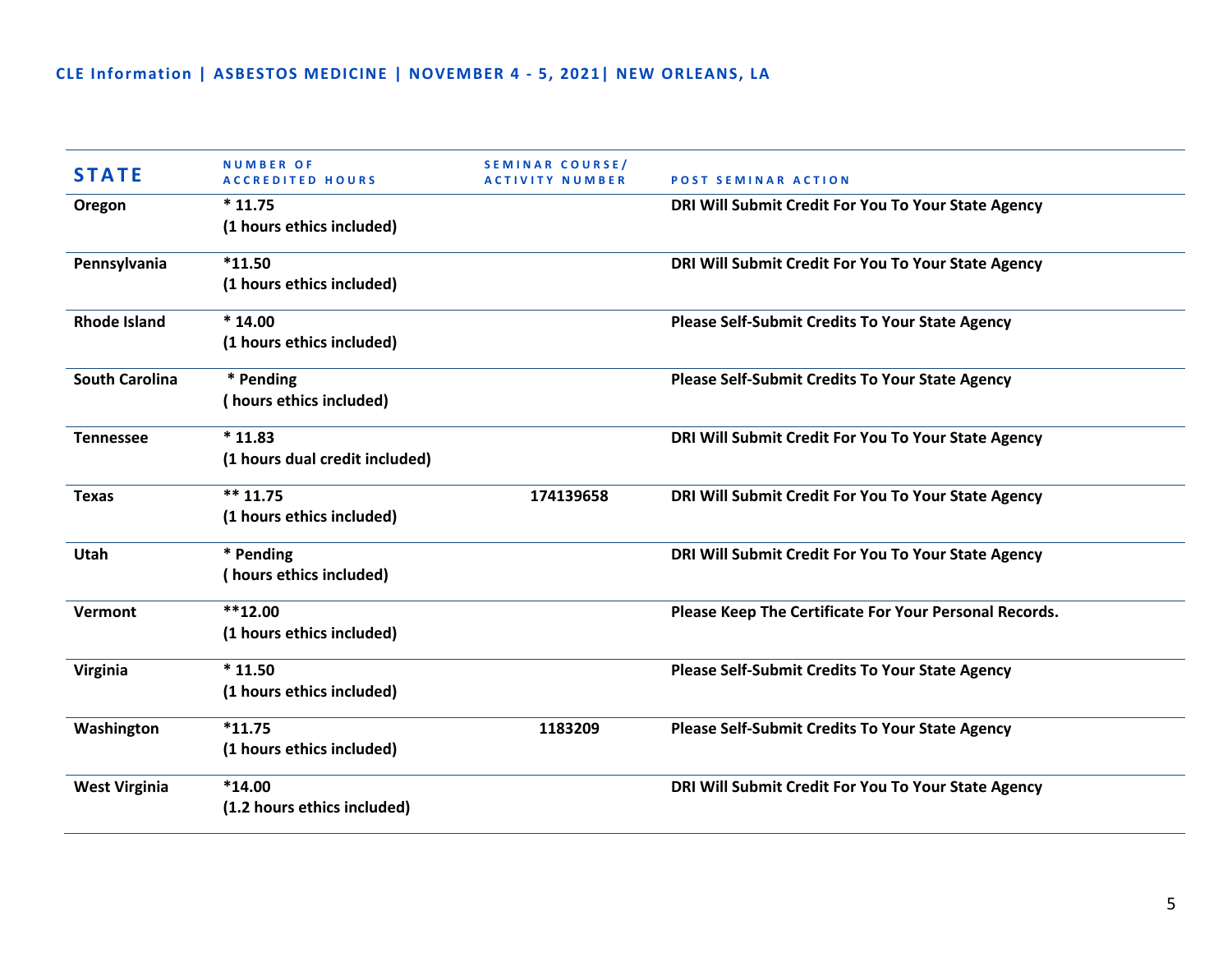| <b>STATE</b>            | <b>NUMBER OF</b><br><b>ACCREDITED HOURS</b>                                                                                                                 | SEMINAR COURSE/<br><b>ACTIVITY NUMBER</b> | <b>POST SEMINAR ACTION</b>                                                                            |
|-------------------------|-------------------------------------------------------------------------------------------------------------------------------------------------------------|-------------------------------------------|-------------------------------------------------------------------------------------------------------|
| <b>Wisconsin</b>        | $*12.00$<br>(0 hours ethics and professional<br>responsibility included)                                                                                    |                                           | <b>Please Self-Submit Credits To Your State Agency</b>                                                |
| <b>Wyoming</b>          | $*11.75$<br>(1 hours ethics included)                                                                                                                       |                                           | <b>Please Self-Submit Credits To Your State Agency</b>                                                |
| <b>British Columbia</b> | *Pending<br>hours ethics included)                                                                                                                          |                                           | <b>Please Self-Submit Credits To Your Province</b>                                                    |
| <b>f</b> Ontario        | *Pending                                                                                                                                                    |                                           | <b>Please Self-Submit Credits To Your Province</b>                                                    |
| Nova Scotia             | The Society will not be accrediting<br>programs. Instead, lawyers are<br>free to choose education that is<br>the most relevant to their practice<br>of law. |                                           | Lawyers must record these activities in their CPD Log, forming part of<br>their Annual Lawyer Report. |

\* Calculated by accrediting agency.

\*\* DRI calculated based upon one credit for every 60 minutes.

\*\*\* DRI calculated based upon one credit for every 50 minutes.

† For NY—this course is transitional in nature and appropriate for newly admitted attorneys. Under New York's Approved Jurisdiction policy, so long as certain requirements are satisfied, New York attorneys may count towards their New York CLE requirement credit earned through participation in outof-state programs accredited by a New York Approved Jurisdiction. The policy applies to both traditional live classroom-format courses and to nontraditional format courses (online, DVD, teleconference, etc.). Check<http://www.nycourts.gov/attorneys/cle/approvedjurisdictions.shtml> to see a list of NY approved jurisdictions.